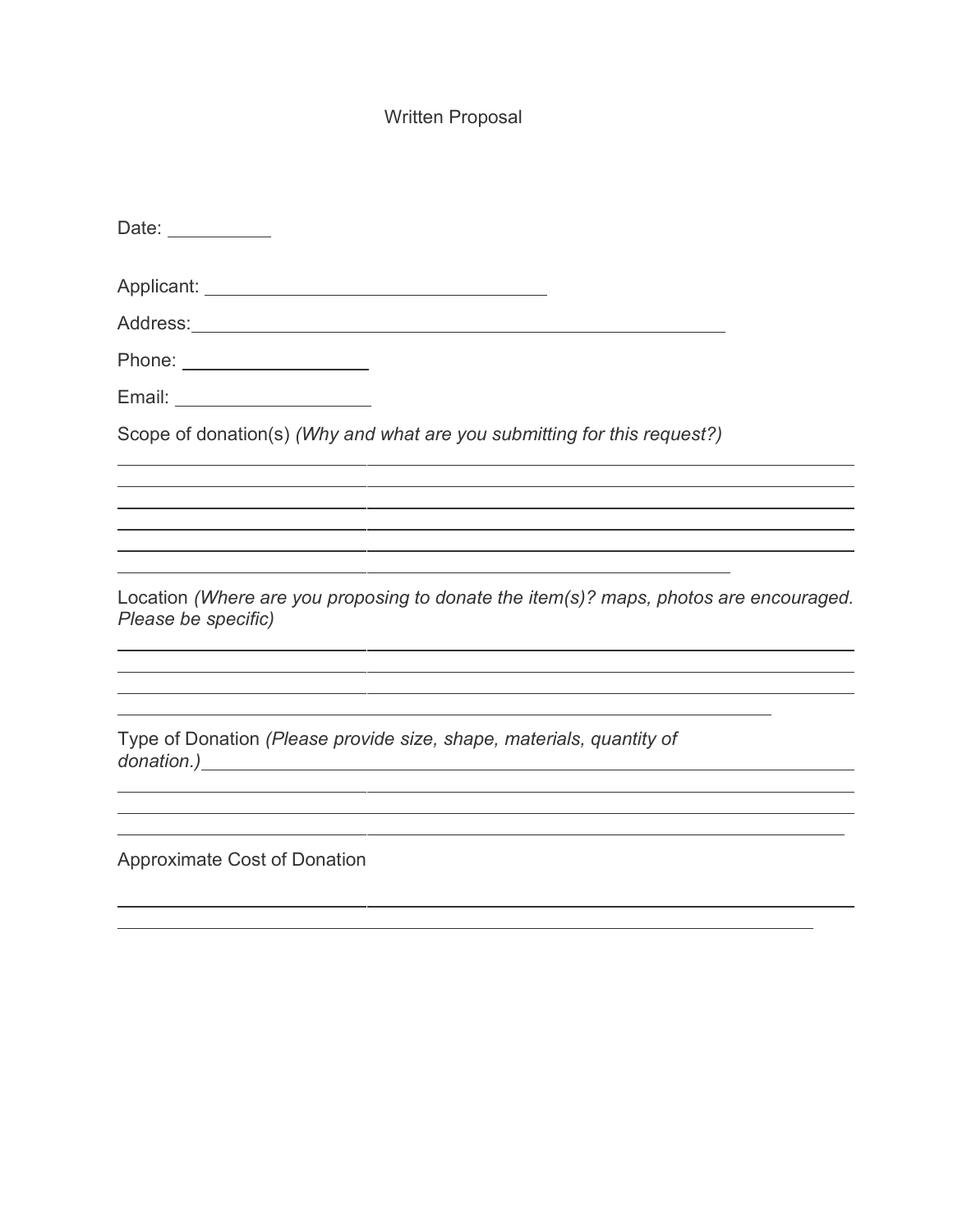#### Donation Letter of Intent

The following guidelines are provided for the installation, construction or placement of any donation:

# 1. Project and Process

This donation agreement shall be appurtenant to the following location and project:

# 2. Funding

All costs including initial installation, labor and materials are the responsibility of the donor. All donations with an estimated value over \$5000 need to be reported to the Finance Department.

## 3. Installation

Riverdale City Public Works Department will oversee the installation of all donations. Donations requiring installation services outside of the Public Works Department's regular duties may require an outside contractor at the applicant's expense. Furthermore, the Public Works Department shall approve final locations and the installation timeline for all donations.

# 4. Location

RIVERDALE CITY reserves the right to amend and/or reject any location provided by the applicant, based on any existing agreements, regulations or deeds, scope, proposal, easements, utilities, existing structures, quality and/or quantity of an object(s), size, maintenance, public safety, relationship to the natural environment, users of the proposed site, future development plans, landscape design, existing infrastructure, proximity to other donations, environmental concerns, visibility and accessibility and if the item is identified on the RIVERDALE CITY "Donations List." Unless specifically agreed to in writing, the City may, at any future date, elect in its sole discretion to remove or relocate the donation. No permanent right, title, or interest of any kind shall vest in the Donor's behalf by virtue of this agreement.

## 5. Vandalism & Maintenance

All normal maintenance costs are at the City's expense, however, no special maintenance and/or replacement will be undertaken. Special maintenance shall be defined as exceeding normal maintenance as determined and provided by the Public Works Department.

The City reserves the right to relocate any donation.

# 6. Plaques

Upright, free standing signs or plaque donations are discouraged or allowed without City Council approval. Other details such as materials and wording must be approved by the city as part of the written proposal.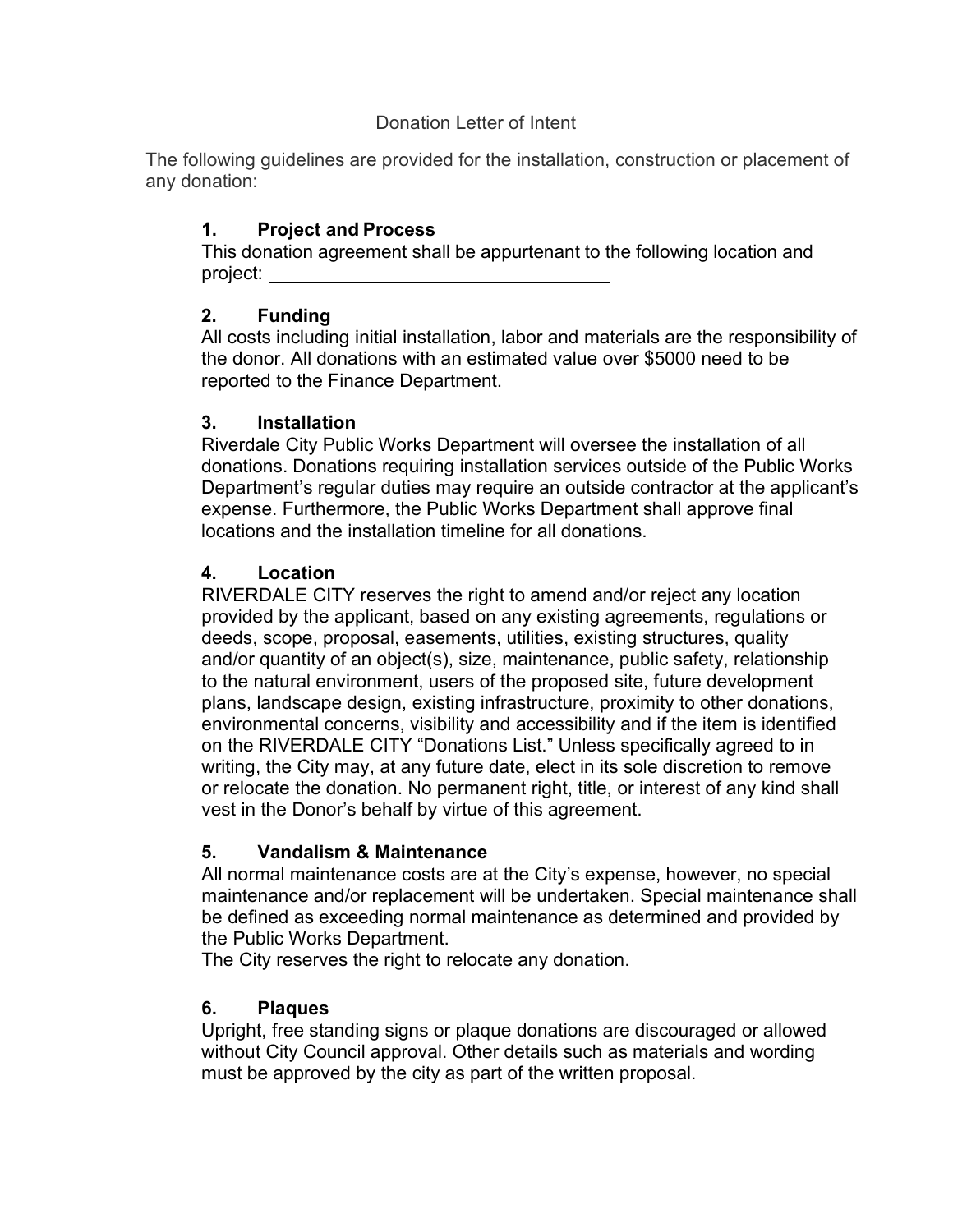#### 7. Materials

All donated benches, tables, species of trees, etc., must be approved by the Public Works Department. Benches and tables shall be the same manufacture and style currently used by the city. Materials or items not specified within this document will be reviewed and approved by Public Works. Trees may only be planted between March 15th to October 1st; weather permitting, approved and coordinated with the Public Works Department. All trees shall be at least a 2" caliper and a variety approved by the Public Works Director

#### 8. Liability

In no event shall the City be liable for value or tax assertions/claims by the Donor. The Donor(s) agree(s) to hold the City harmless and indemnify the City for any and all claims which might arise from any person, entity, or corporation, resulting from the Donor's use of the City property or right-of-way for installation purposes, or arising from the Donor's performance or improvement/item donated pursuant to this policy.

#### 9. Other

This agreement shall be in effect for the life of the donated item in accordance with generally applicable standards.

THIS AGREEMENT is made by and between RIVERDALE CITY MUNICIPAL CORPORATION (City) and (Donor(s)) to set forth the terms and conditions under which the City will permit the applicant to donate certain improvements on City property at <u>example and the contract of the contract of the contract of the city,</u> (location), Riverdale City, Utah.

By signing this Agreement, the Donor(s) hereby certifies that they have read the applicable terms and conditions and will abide by all the terms contained therein.

DATED this day of day of 30

RIVERDALE CITY MUNICIPAL CORPORATION

**Mavor** 

Attest:

City Recorder